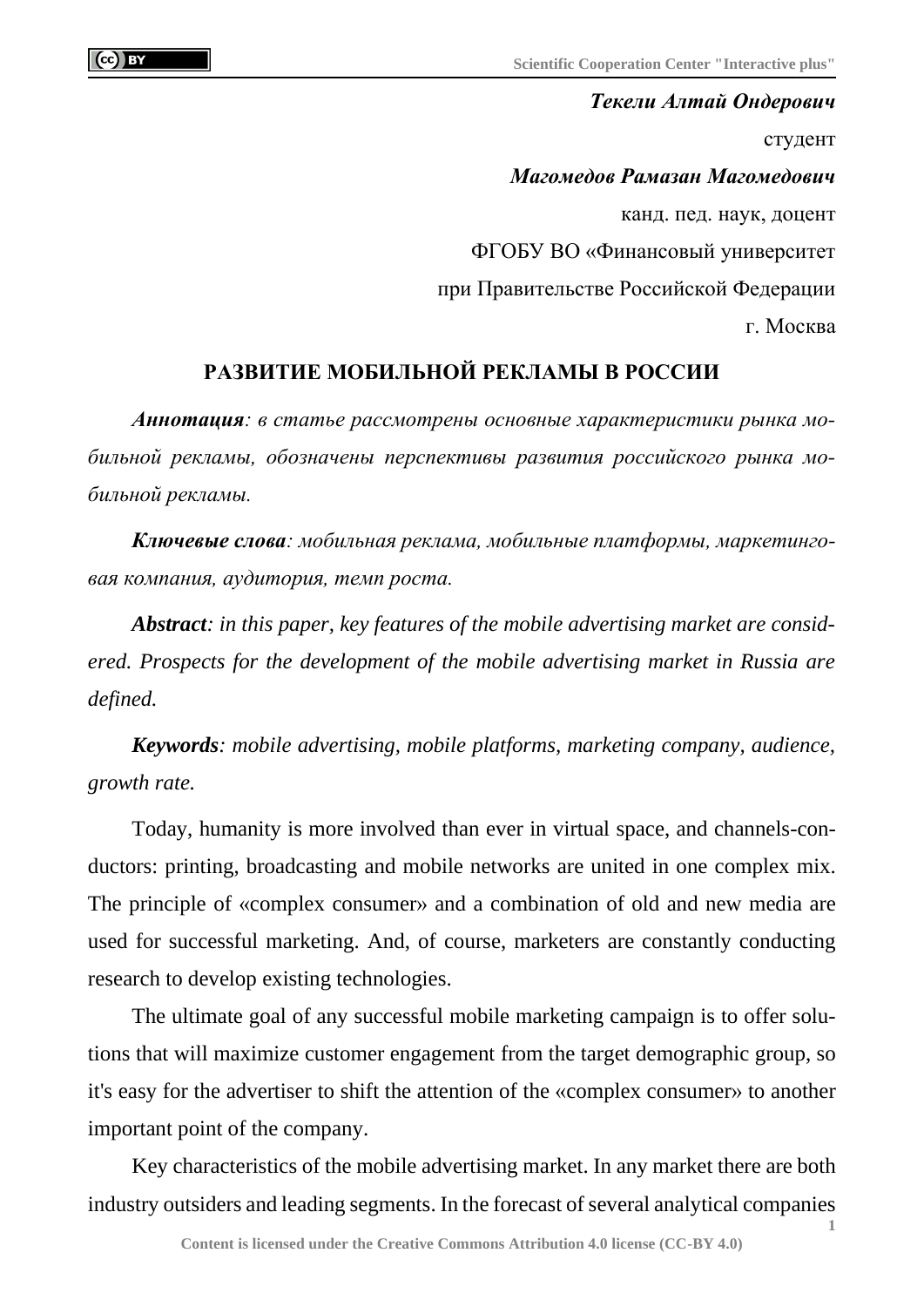there were indications of a multibillion-dollar future not very visible, but rapidly gaining strength areas of advertising. Mobile advertising is one of the most promising areas. According to experts from Parks Associates, advertisers have spent about half a billion dollars on mobile promotion of goods and services. While in 2008, according to this study, 62 million people in North America used them, in 2013 it was about 239 million.

The only obstacle to the development of this segment of the market, perhaps, is the reluctance of 38% of smartphone owners to receive advertising on their mobile phone. On the other hand, 37% of users did not express such a protest, and this is encouraging for advertisers.

As for Russia, in our country the position of mobile advertising is almost ten times weaker than in Canada or the United States. According to PricewaterhouseCoopers, in 2008 the volume of the domestic mobile advertising market was 27 million dollars. Today' figures are comparable to Danish, Belgian or Polish.

Mobile advertising can be effective only if the consumer sees in it the merits of all existing traditional advertising channels, that is, it should be as bright and visual as TV advertising, non-intrusive, directed and personalized, and, most importantly, it should be of real value to the consumer, so that he did not quickly forget or regret the time spent, and viewed it again.

Audience and growth rates. The mobile Internet audience is about 65 million people, or 61.2% of the population of the whole of Russia aged 3 years and older. Is constantly increasing. And already 10.5 million people more than those who go online only from the desktop.

There is a pattern that the smaller the city, the higher the penetration of mobile only. in cities with a population of 650,000 people, the audience of mobile only is 28.9%, but in cities with a population of less than 100,000 people – already 54.5%.

The fact that the user uses the mobile Internet or enters the network exclusively from a mobile device is greater when it comes to a young person.

Despite the already large number of budgets, advertising remains one of the most progressive media channels. Last year, the growth of advertising budgets as a whole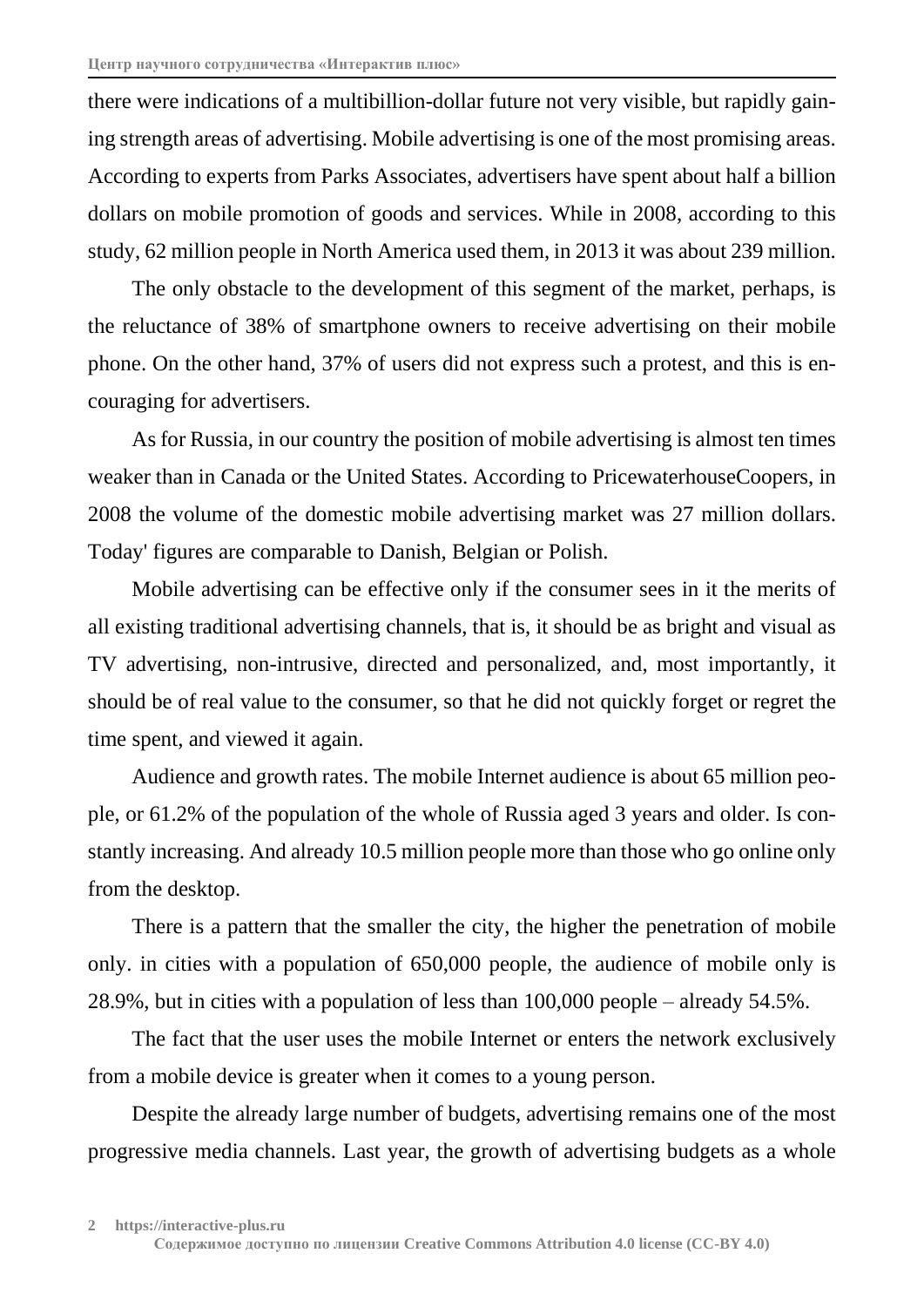was 15%, mobile advertising grew by 65%, and interactive advertising and overall by 30%.

Advertisers predict the continued growth of mobile advertising within the budget of their brands. 80% of advertisers plan to increase their budgets for mobile advertising in 2019.

If we do not consider the growth, the share of budgets of advertisers, which are allocated to mobile advertising, is still less than the share of mobile Internet on the available advertising inventory of the audience and volume.

Prospects for the development of the mobile advertising market in Russia. Mobile advertising is one of those phenomena caused by modern technological advances, which entered the market very suddenly quickly and, at the same time, unnoticed. This year, just seven years after the first mobile advertising, the cost of it, according to the report of the research company eMarketer, will be \$2710 million.

At the same time, not only the amount is impressive, but also the immediate dynamics of development.

The grandeur of advertising platforms, the number of users and increasing awareness of the benefits of mobile advertising among all market participants, creates all possible prerequisites for the development of the segment in question. Banner advertising is beneficial to at least one of the three parties: participants, network owners and advertisers. Thanks to it, absolutely everyone has the opportunity to realize their goals, which in turn has a very productive effect on the overall development of the market and its growth.

Conclusion. The Russian market is not so much due to certain technologies, but to the change in the approach of advertisers and other players to the perception and use of mobile advertising, when it is not measured by the model of desktop advertising. Perhaps this is in the case if all market participants will develop adaptive mobile Internet sites, as well as landing and finally, if the head of the corner will be, first of all, convenience of use, then we can say that the culture and work in the mobile environment is formed